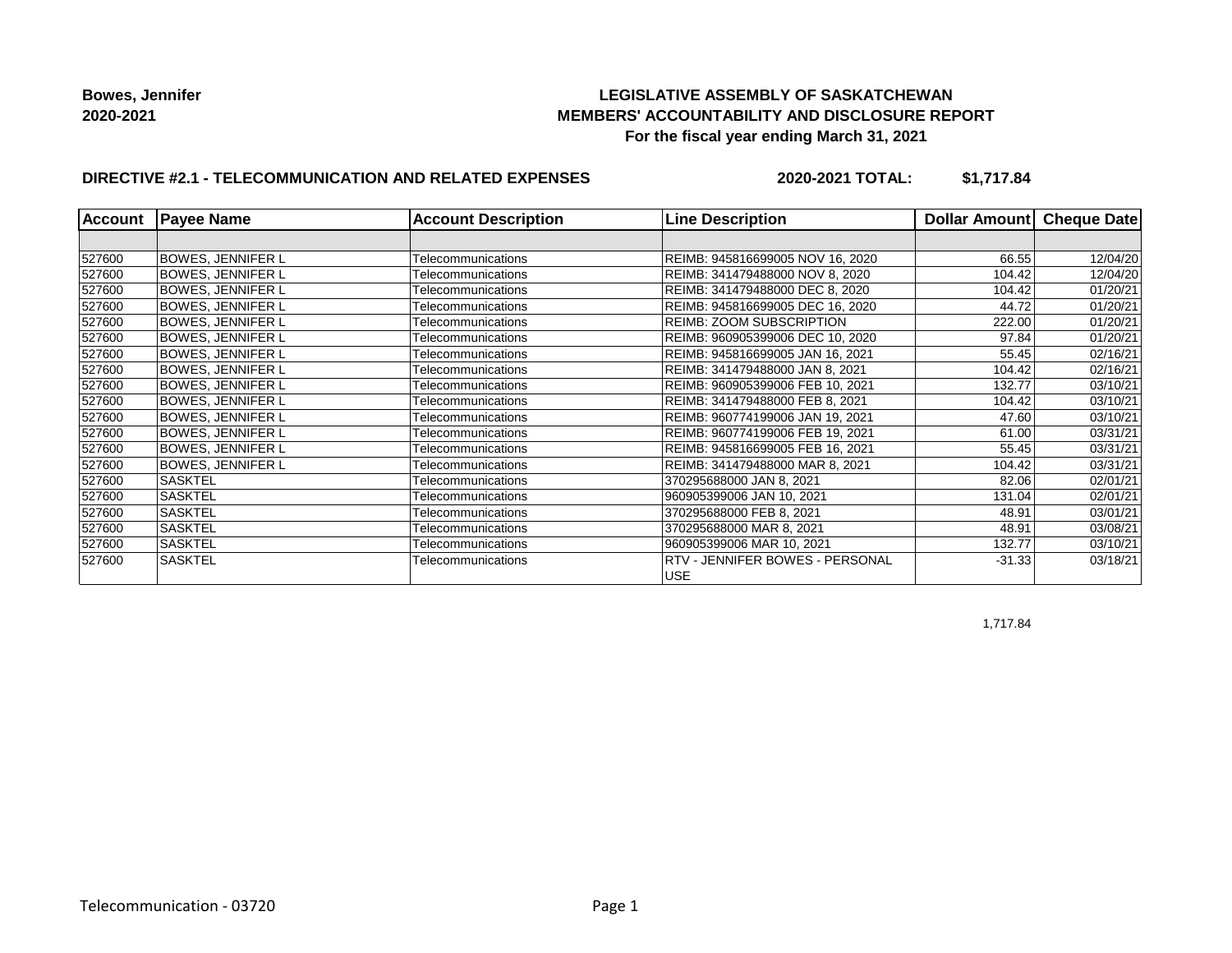# **LEGISLATIVE ASSEMBLY OF SASKATCHEWAN MEMBERS' ACCOUNTABILITY AND DISCLOSURE REPORT For the fiscal year ending March 31, 2021**

### **DIRECTIVE #3.1 - MLA TRAVEL AND LIVING EXPENSES**

**2020-2021 TOTAL: \$7,851.49**

| <b>Account</b> | <b>Payee Name</b>        | <b>Account Description</b>  | <b>Line Description</b>        | <b>Dollar Amount</b> | Cheque Date |
|----------------|--------------------------|-----------------------------|--------------------------------|----------------------|-------------|
|                |                          |                             |                                |                      |             |
| 541900         | 102061361 SK LTD.        | <b>Elected Rep - Travel</b> | DEC 2020 MLA REGINA            | 1,200.00             | 11/26/20    |
|                |                          |                             | <b>ACCOMMODATION</b>           |                      |             |
| 541900         | 102061361 SK LTD.        | <b>Elected Rep - Travel</b> | DEC 2020 MLA REGINA            | 95.00                | 12/01/20    |
|                |                          |                             | <b>ACCOMMODATION</b>           |                      |             |
| 541900         | 102061361 SK LTD.        | <b>Elected Rep - Travel</b> | JAN 2021 MLA REGINA            | 1,295.00             | 12/11/20    |
|                |                          |                             | <b>ACCOMMODATION</b>           |                      |             |
| 541900         | 102061361 SK LTD.        | <b>Elected Rep - Travel</b> | FEB 2021 MLA REGINA            | 1,295.00             | 01/12/21    |
|                |                          |                             | <b>ACCOMMODATION</b>           |                      |             |
| 541900         | 102061361 SK LTD.        | <b>Elected Rep - Travel</b> | MAR 2021 MLA REGINA            | 1,295.00             | 02/08/21    |
|                |                          |                             | <b>ACCOMMODATION</b>           |                      |             |
| 541900         | <b>BOWES, JENNIFER L</b> | <b>Elected Rep - Travel</b> | MLA TRAVEL NOV 3-25, 2020      | 936.21               | 11/26/20    |
| 541900         | <b>BOWES, JENNIFER L</b> | Elected Rep - Travel        | MLA TRAVEL NOV 28-DEC 10, 2020 | 1,085.70             | 12/15/20    |
| 541900         | BOWES, JENNIFER L        | <b>Elected Rep - Travel</b> | DEC 2020 MLA REGINA            | 125.00               | 01/05/21    |
|                |                          |                             | ACCOMMODATION                  |                      |             |
| 541900         | <b>BOWES, JENNIFER L</b> | <b>Elected Rep - Travel</b> | DEC 2020 MLA REGINA            | 71.72                | 02/16/21    |
|                |                          |                             | <b>ACCOMMODATION</b>           |                      |             |
| 541900         | <b>BOWES, JENNIFER L</b> | <b>Elected Rep - Travel</b> | JAN 2021 MLA REGINA            | 32.23                | 03/10/21    |
|                |                          |                             | <b>ACCOMMODATION</b>           |                      |             |
| 541900         | <b>BOWES, JENNIFER L</b> | Elected Rep - Travel        | MLA TRAVEL MAR 14-21, 2021     | 388.70               | 03/25/21    |
| 541900         | <b>BOWES, JENNIFER L</b> | Elected Rep - Travel        | FEB 2021 MLA REGINA            | 31.93                | 03/31/21    |
|                |                          |                             | ACCOMMODATION                  |                      |             |

7,851.49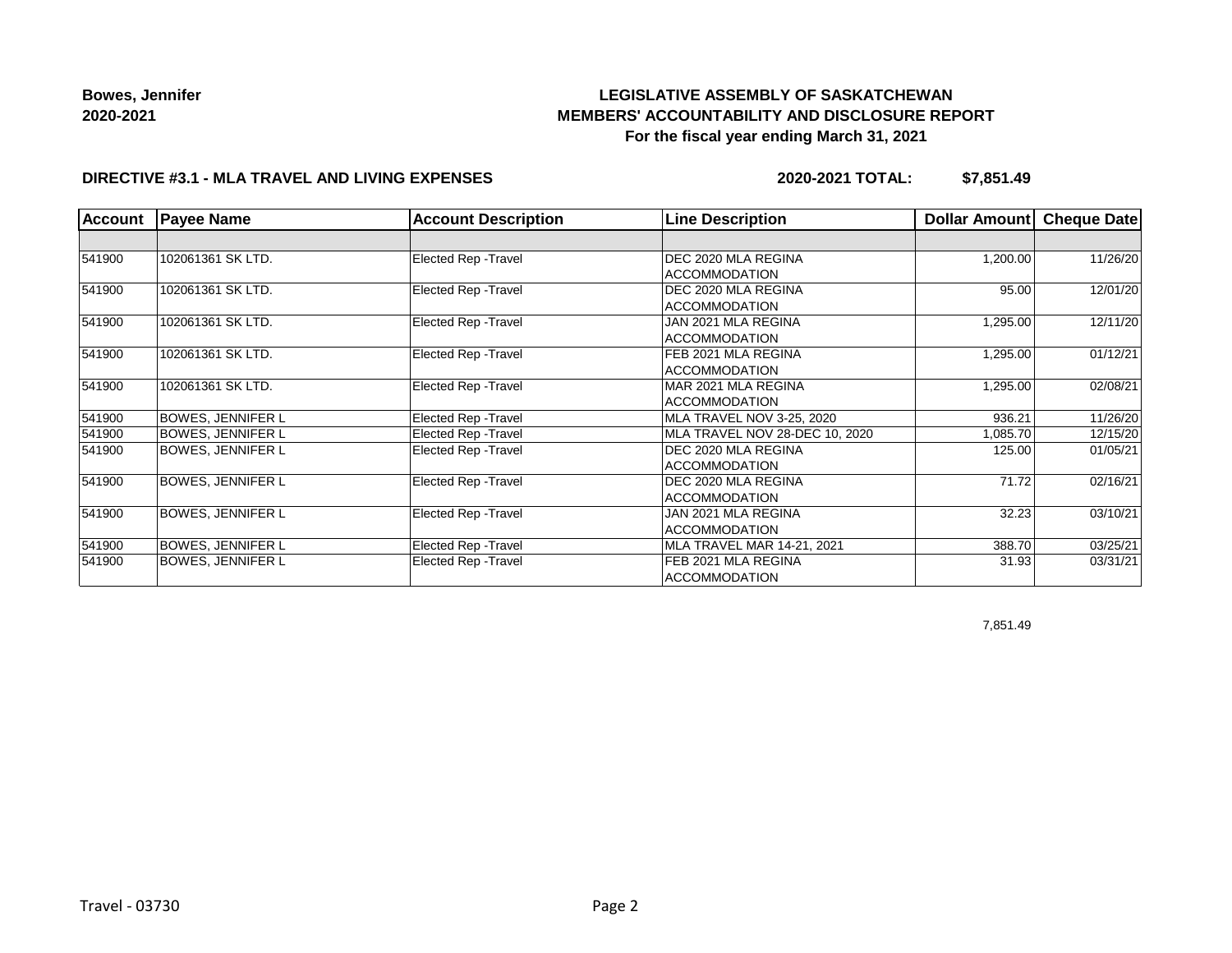## **LEGISLATIVE ASSEMBLY OF SASKATCHEWAN MEMBERS' ACCOUNTABILITY AND DISCLOSURE REPORT For the fiscal year ending March 31, 2021**

### **DIRECTIVE #4.1 - CONSTITUENCY SERVICE EXPENSES**

**2020-2021 TOTAL: \$37,016.42**

| <b>Account</b> | <b>Payee Name</b>                                                    | <b>Account Description</b>                | <b>Line Description</b>                                  | <b>Dollar Amount</b> | <b>Cheque Date</b> |
|----------------|----------------------------------------------------------------------|-------------------------------------------|----------------------------------------------------------|----------------------|--------------------|
|                |                                                                      |                                           |                                                          |                      |                    |
| 521372         | <b>BRIGHTEN CREATIVE GROUP LTD.</b>                                  | Photographer's Services                   | PHOTOGRAPHY SERVICES                                     | 82.19                | 03/01/21           |
| 521372         | <b>STOBBE PHOTO</b>                                                  | Photographer's Services                   | PHOTOGRAPHY SERVICES                                     | 159.00               | 01/01/21           |
| 522000         | <b>DERBY HOLDINGS LTD.</b>                                           | Rent of Ground, Buildings and Other Space | FEB 2021 MLA OFFICE RENT                                 | 2,000.00             | 01/05/21           |
| 522000         | <b>DERBY HOLDINGS LTD.</b>                                           | Rent of Ground, Buildings and Other Space | MLA OFFICE RENT DEPOSIT                                  | 2,000.00             | 01/05/21           |
| 522000         | DERBY HOLDINGS LTD.                                                  | Rent of Ground, Buildings and Other Space | MAR 2021 MLA OFFICE RENT                                 | 2,000.00             | 01/05/21           |
| 522200         | <b>KONICA MINOLTA BUSINESS</b><br>SOLUTIONS (CANADA) LTD.            | Rent of Photocopiers                      | <b>COPIER CHARGES</b>                                    | 108.50               | 03/17/21           |
| 522200         | KONICA MINOLTA BUSINESS<br>SOLUTIONS (CANADA) LTD.                   | Rent of Photocopiers                      | <b>COPIER CHARGES</b>                                    | 108.50               | 03/31/21           |
| 522200         | KONICA MINOLTA BUSINESS<br>SOLUTIONS (CANADA) LTD.                   | Rent of Photocopiers                      | <b>COPIER CHARGES</b>                                    | 6.00                 | 03/31/21           |
| 522500         | KNIGHT ARCHER INSURANCE LTD.                                         | Insurance Premiums                        | OFFICE INSURANCE C701735752                              | 636.00               | 01/01/21           |
| 522700         | <b>BOWES, JENNIFER L</b>                                             | Utilities - Electricity and Nat Gas       | REIMB: OFFICE FURNITURE/ 103514365<br>JAN 4-FEB 14, 2021 | 86.14                | 03/26/21           |
| 522700         | SASKATOON, CITY OF                                                   | Utilities - Electricity and Nat Gas       | 103514365 FEB 14- MAR 14, 2021                           | 45.83                | 03/17/21           |
| 525000         | ANDERSONE, VITA VA                                                   | Postal, Courier, Freight and Related      | POSTAGE                                                  | 264.75               | 03/31/21           |
| 525000         | <b>BOWES, JENNIFER L</b>                                             | Postal, Courier, Freight and Related      | REIMB: POSTAGE/LOCKSMITH/OFFICE<br><b>SUPPLIES</b>       | 52.09                | 01/20/21           |
| 525000         | <b>BOWES, JENNIFER L</b>                                             | Postal, Courier, Freight and Related      | REIMB: POSTAGE/FRIDGE/OFFICE<br><b>SUPPLIES</b>          | 197.40               | 02/05/21           |
| 525000         | MINISTER OF FINANCE-MINISTRY OF<br><b>SASKBUILDS AND PROCUREMENT</b> | Postal, Courier, Freight and Related      | JAN 2021 MAIL SERVICES                                   | 1,307.91             | 02/18/21           |
| 525000         | MINISTER OF FINANCE-MINISTRY OF<br><b>SASKBUILDS AND PROCUREMENT</b> | Postal, Courier, Freight and Related      | MARCH 2021 MAIL SERVICES                                 | 1,308.05             | 03/31/21           |
| 528000         | POWERLAND COMPUTERS LTD.                                             | Support Services                          | <b>IT SUPPORT</b>                                        | 159.00               | 01/01/21           |
| 528000         | POWERLAND COMPUTERS LTD.                                             | <b>Support Services</b>                   | <b>IT SUPPORT</b>                                        | 159.00               | 01/01/21           |
| 528000         | POWERLAND COMPUTERS LTD.                                             | <b>Support Services</b>                   | <b>IT SUPPORT</b>                                        | 53.00                | 03/01/21           |
| 528000         | POWERLAND COMPUTERS LTD.                                             | <b>Support Services</b>                   | <b>IT SUPPORT</b>                                        | 71.55                | 03/31/21           |
| 529000         | <b>BOWES, JENNIFER L</b>                                             | <b>General Contractual Services</b>       | REIMB: POSTAGE/LOCKSMITH/OFFICE<br><b>SUPPLIES</b>       | 154.29               | 01/20/21           |
| 529000         | INSURGUARD SECURITY INC.                                             | <b>General Contractual Services</b>       | PANIC BUTTON INSTALLATION                                | 210.94               | 03/03/21           |
| 529000         | WOLOSCHUK, CONSTANCE                                                 | <b>General Contractual Services</b>       | MLA OFFICE JANITORIAL SERVICE                            | 80.00                | 03/16/21           |
| 530000         | MITCHELL, DAVE OSWALD                                                | <b>Communications Development Costs</b>   | COMMUNICATION DEVELOPMENT                                | 100.00               | 03/15/21           |
| 530500         | <b>BELL MEDIA INC.</b>                                               | Media Placement                           | <b>ADVERTISING</b>                                       | 271.66               | 01/01/21           |
| 530500         | <b>BELL MEDIA INC.</b>                                               | Media Placement                           | ADVERTISING                                              | 142.85               | 01/01/21           |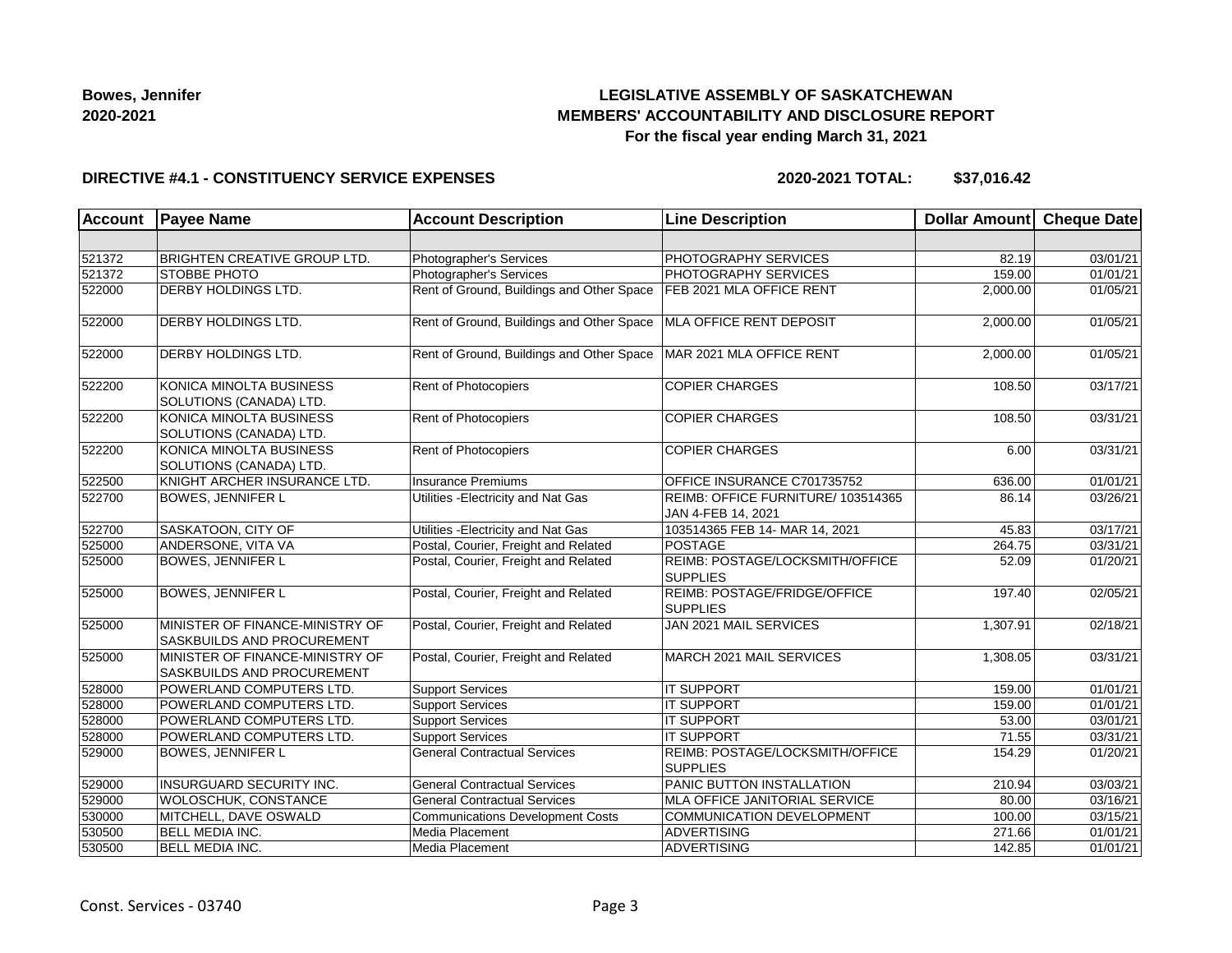## **LEGISLATIVE ASSEMBLY OF SASKATCHEWAN MEMBERS' ACCOUNTABILITY AND DISCLOSURE REPORT For the fiscal year ending March 31, 2021**

### **DIRECTIVE #4.1 - CONSTITUENCY SERVICE EXPENSES**

**2020-2021 TOTAL: \$37,016.42**

| <b>Account</b> | <b>Payee Name</b>              | <b>Account Description</b>   | <b>Line Description</b>          | <b>Dollar Amount</b> | Cheque Date |
|----------------|--------------------------------|------------------------------|----------------------------------|----------------------|-------------|
|                |                                |                              |                                  |                      |             |
| 530500         | BELL MEDIA INC.                | Media Placement              | <b>ADVERTISING</b>               | 20.83                | 01/01/21    |
| 530500         | BELL MEDIA INC.                | Media Placement              | <b>ADVERTISING</b>               | 23.81                | 02/01/21    |
| 530500         | <b>BELL MEDIA INC.</b>         | Media Placement              | <b>ADVERTISING</b>               | 145.00               | 02/01/21    |
| 530500         | <b>COLLEGE PARK RECREATION</b> | Media Placement              | <b>ADVERTISING</b>               | 50.00                | 03/01/21    |
|                | <b>ASSOCIATION</b>             |                              |                                  |                      |             |
| 530500         | <b>CREATIVE OUTDOOR</b>        | Media Placement              | <b>ADVERTISING</b>               | 1,215.00             | 12/01/20    |
| 530500         | EAST COLLEGE PARK COMMUNITY    | Media Placement              | <b>ADVERTISING</b>               | 100.00               | 03/01/21    |
|                | <b>ASSOCIATION</b>             |                              |                                  |                      |             |
| 530500         | <b>GREYSTONE COMMUNITY</b>     | Media Placement              | <b>ADVERTISING</b>               | 50.00                | 03/01/21    |
|                | <b>ASSOCIATION</b>             |                              |                                  |                      |             |
| 530500         | <b>MADD MESSAGE</b>            | Media Placement              | <b>ADVERTISING</b>               | 51.92                | 12/01/20    |
| 530500         | POSTMEDIA NETWORK INC.         | Media Placement              | <b>ADVERTISING</b>               | 21.15                | 12/01/20    |
| 530500         | SASKATOON DESIGNETC            | Media Placement              | <b>ADVERTISING</b>               | 58.33                | 03/02/21    |
| 530500         | SASKATOON DESIGNETC            | <b>Media Placement</b>       | <b>ADVERTISING</b>               | 99.16                | 03/23/21    |
| 530500         | <b>VARSITY VIEW COMMUNITY</b>  | Media Placement              | <b>ADVERTISING</b>               | 75.00                | 03/01/21    |
|                | <b>ASSOCIATION</b>             |                              |                                  |                      |             |
| 530500         | <b>VARSITY VIEW COMMUNITY</b>  | Media Placement              | <b>ADVERTISING</b>               | 75.00                | 03/18/21    |
|                | <b>ASSOCIATION</b>             |                              |                                  |                      |             |
| 530800         | <b>PRINTWEST</b>               | Publications                 | <b>POSTCARDS</b>                 | 843.57               | 03/31/21    |
| 530900         | <b>BOWES, JENNIFER L</b>       | <b>Promotional Items</b>     | <b>REIMB: FLAGS/OFFICE</b>       | 184.28               | 03/11/21    |
|                |                                |                              | <b>FURNITURE/OFFICE SUPPLIES</b> |                      |             |
| 530900         | <b>PRINTWEST</b>               | Promotional Items            | <b>CALENDARS</b>                 | 1,223.70             | 02/01/21    |
| 531100         | PM SIGNS & ELECTRIC SASK LTD   | <b>Exhibits and Displays</b> | OFFICE SIGNAGE                   | 1,505.20             | 03/01/21    |
| 550100         | MISTER PRINT PRODUCTIONS LTD.  | <b>Printed Forms</b>         | <b>ENVELOPES</b>                 | 190.80               | 03/26/21    |
| 550100         | MISTER PRINT PRODUCTIONS LTD.  | <b>Printed Forms</b>         | <b>BUSINESS CARDS</b>            | 84.80                | 03/26/21    |
| 550100         | MISTER PRINT PRODUCTIONS LTD.  | Printed Forms                | <b>ENVELOPES</b>                 | 90.10                | 03/26/21    |
| 555000         | <b>BOWES, JENNIFER L</b>       | Other Material and Supplies  | <b>REIMB: OFFICE SUPPLIES</b>    | 27.72                | 01/06/21    |
| 555000         | <b>BOWES, JENNIFER L</b>       | Other Material and Supplies  | REIMB: POSTAGE/LOCKSMITH/OFFICE  | 1,428.40             | 01/20/21    |
|                |                                |                              | <b>SUPPLIES</b>                  |                      |             |
| 555000         | <b>BOWES, JENNIFER L</b>       | Other Material and Supplies  | REIMB: POSTAGE/FRIDGE/OFFICE     | 1,245.46             | 02/05/21    |
|                |                                |                              | <b>SUPPLIES</b>                  |                      |             |
| 555000         | <b>BOWES, JENNIFER L</b>       | Other Material and Supplies  | <b>REIMB: OFFICE SUPPLIES</b>    | 178.72               | 02/16/21    |
| 555000         | <b>BOWES, JENNIFER L</b>       | Other Material and Supplies  | REIMB: FLAGS/OFFICE              | 941.45               | 03/11/21    |
|                |                                |                              | <b>FURNITURE/OFFICE SUPPLIES</b> |                      |             |
| 555000         | <b>BOWES, JENNIFER L</b>       | Other Material and Supplies  | REIMB: OFFICE SUPPLIES/OFFICE    | 796.29               | 03/31/21    |
|                |                                |                              | <b>FURNITURE</b>                 |                      |             |
| 555000         | POWERLAND COMPUTERS LTD.       | Other Material and Supplies  | OFFICE SUPPLIES                  | 15.90                | 03/09/21    |
| 555000         | POWERLAND COMPUTERS LTD.       | Other Material and Supplies  | <b>OFFICE SUPPLIES</b>           | 31.80                | 03/23/21    |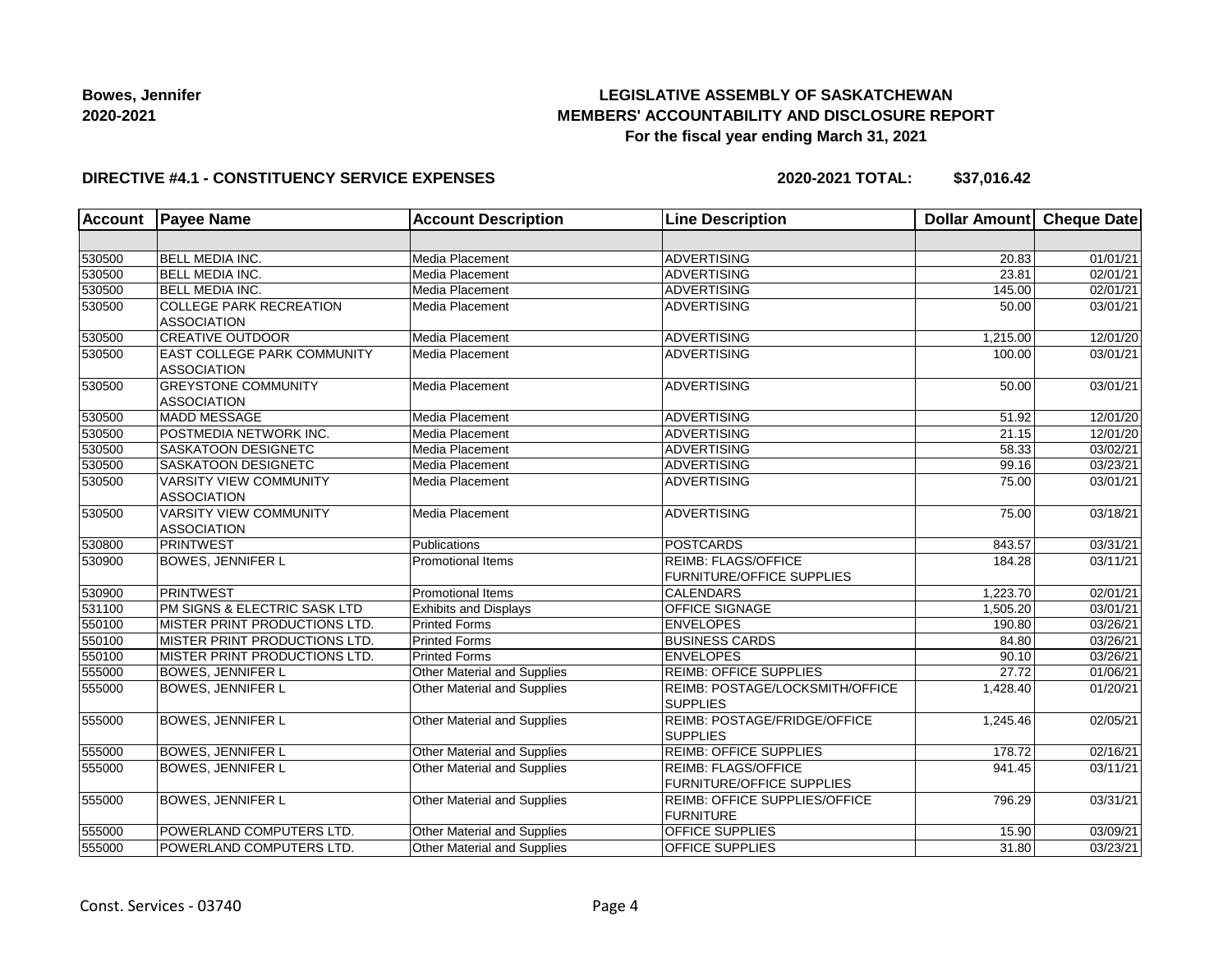## **LEGISLATIVE ASSEMBLY OF SASKATCHEWAN MEMBERS' ACCOUNTABILITY AND DISCLOSURE REPORT For the fiscal year ending March 31, 2021**

### **DIRECTIVE #4.1 - CONSTITUENCY SERVICE EXPENSES**

**2020-2021 TOTAL: \$37,016.42**

| <b>Account</b> | <b>Payee Name</b>                                    | <b>Account Description</b>           | <b>Line Description</b>                                        | <b>Dollar Amountl</b> | <b>Cheque Date</b> |
|----------------|------------------------------------------------------|--------------------------------------|----------------------------------------------------------------|-----------------------|--------------------|
|                |                                                      |                                      |                                                                |                       |                    |
| 555000         | POWERLAND COMPUTERS LTD.                             | Other Material and Supplies          | <b>OFFICE SUPPLIES</b>                                         | 41.34                 | 03/23/21           |
| 555000         | <b>SOURCE OFFICE FURNITURE &amp;</b><br>SYSTEMS LTD. | Other Material and Supplies          | <b>OFFICE SUPPLIES</b>                                         | 293.62                | 03/03/21           |
| 555000         | <b>STAPLES BUSINESS DEPOT</b>                        | Other Material and Supplies          | <b>OFFICE SUPPLIES</b>                                         | 454.10                | 03/30/21           |
| 561300         | <b>GREEN BUILDER INC.</b>                            | Leasehold Improvements - Exp         | OFFICE RENOVATIONS                                             | 2,500.00              | 03/31/21           |
| 564300         | POWERLAND COMPUTERS LTD.                             | Computer Hardware - Exp.             | <b>MACBOOK PRO</b>                                             | 2,245.28              | 01/01/21           |
| 564300         | POWERLAND COMPUTERS LTD.                             | Computer Hardware - Exp.             | <b>LAPTOP</b>                                                  | 1,462.33              | 01/01/21           |
| 564300         | POWERLAND COMPUTERS LTD.                             | Computer Hardware - Exp.             | <b>MONITOR</b>                                                 | 245.92                | 03/01/21           |
| 564300         | POWERLAND COMPUTERS LTD.                             | Computer Hardware - Exp.             | <b>LAPTOP</b>                                                  | 8309.48               | 03/18/21           |
| 564300         | POWERLAND COMPUTERS LTD.                             | Computer Hardware - Exp.             | <b>MONITOR</b>                                                 | 245.92                | 03/18/21           |
| 564600         | NETFORE SYSTEMS INC.                                 | Computer Software - Exp              | SOFTWARE SUBSCRIPTION                                          | 250.00                | 03/01/21           |
| 565200         | <b>BOWES, JENNIFER L</b>                             | Office Furniture and Equipment - Exp | <b>REIMB: POSTAGE/FRIDGE/OFFICE</b><br><b>SUPPLIES</b>         | 937.95                | 02/05/21           |
| 565200         | <b>BOWES, JENNIFER L</b>                             | Office Furniture and Equipment - Exp | <b>REIMB: FLAGS/OFFICE</b><br><b>FURNITURE/OFFICE SUPPLIES</b> | 1,146.92              | 03/11/21           |
| 565200         | <b>BOWES, JENNIFER L</b>                             | Office Furniture and Equipment - Exp | REIMB: OFFICE FURNITURE/ 103514365<br>JAN 4-FEB 14, 2021       | 1,266.38              | 03/26/21           |
| 565200         | <b>BOWES, JENNIFER L</b>                             | Office Furniture and Equipment - Exp | <b>REIMB: OFFICE SUPPLIES/OFFICE</b><br><b>FURNITURE</b>       | 760.32                | 03/31/21           |
| 565200         | <b>SOURCE OFFICE FURNITURE &amp;</b><br>SYSTEMS LTD. | Office Furniture and Equipment - Exp | <b>OFFICE FURNITURE</b>                                        | 1,318.82              | 03/01/21           |

37,016.42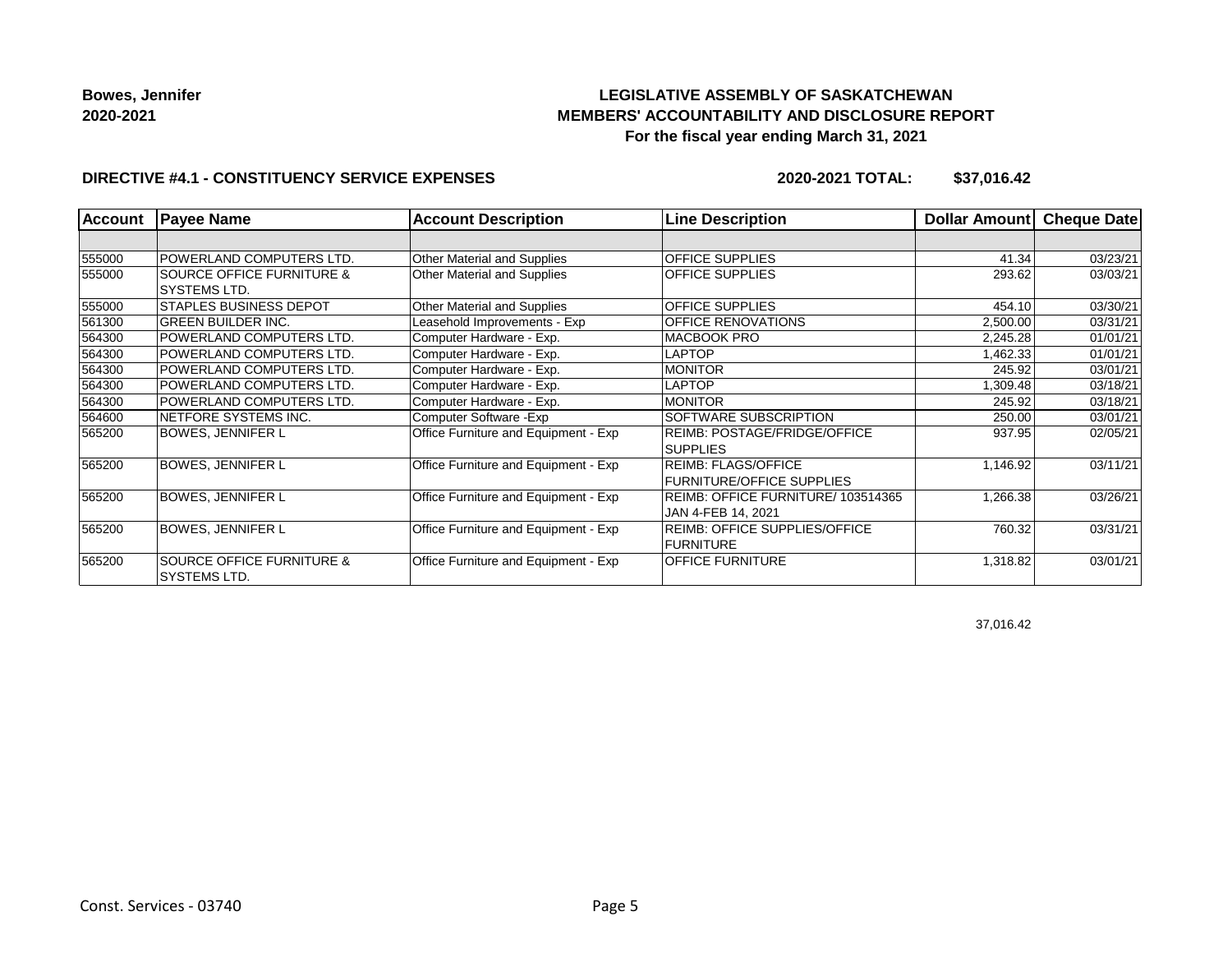## **LEGISLATIVE ASSEMBLY OF SASKATCHEWAN MEMBERS' ACCOUNTABILITY AND DISCLOSURE REPORT For the fiscal year ending March 31, 2021**

### **DIRECTIVE #6 - CONSTITUENCY ASSISTANT EXPENSES**

**2020-2021 TOTAL: \$18,871.50**

| Account | <b>Payee Name</b>  | <b>Account Description</b>       | Dollar Amount Cheque Date |          |
|---------|--------------------|----------------------------------|---------------------------|----------|
|         |                    |                                  |                           |          |
| 513000  | ANDERSONE, VITA VA | Out-of-Scope Permanent           | 1.132.31                  | 12/22/20 |
| 513000  | ANDERSONE, VITA VA | Out-of-Scope Permanent           | 2,264.61                  | 01/06/21 |
| 513000  | ANDERSONE, VITA VA | Out-of-Scope Permanent           | 2,264.62                  | 01/20/21 |
| 513000  | ANDERSONE, VITA VA | Out-of-Scope Permanent           | 2,264.62                  | 02/03/21 |
| 513000  | ANDERSONE, VITA VA | Out-of-Scope Permanent           | 2,264.62                  | 02/17/21 |
| 513000  | ANDERSONE, VITA VA | Out-of-Scope Permanent           | 2,264.62                  | 03/03/21 |
| 513000  | ANDERSONE, VITA VA | Out-of-Scope Permanent           | 2,264.62                  | 03/17/21 |
| 513000  | ANDERSONE, VITA VA | Out-of-Scope Permanent           | 2,264.62                  | 03/30/21 |
| 513000  | ANDERSONE, VITA VA | Out-of-Scope Permanent           | 679.38                    | 04/09/21 |
| 519900  | None (Default)     | Change in Y/E Accrued Empl Leave | 1,207.48                  | 04/14/21 |
|         |                    | Entitlements                     |                           |          |

18,871.50